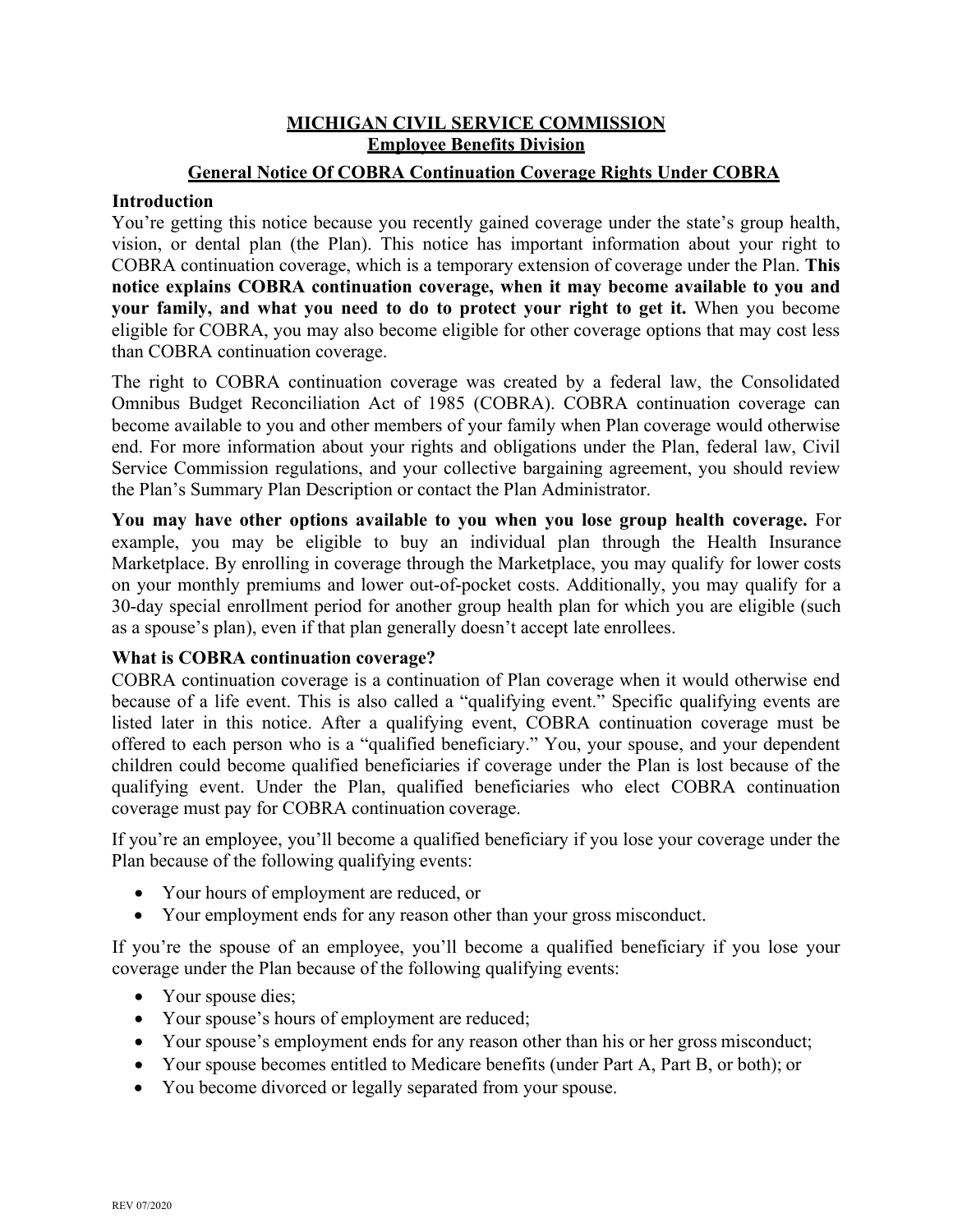Your dependent children will become qualified beneficiaries if they lose coverage under the Plan because of the following qualifying events:

- The parent-employee dies;
- The parent-employee's hours of employment are reduced;
- The parent-employee's employment ends for any reason other than his or her gross misconduct;
- The parent-employee becomes entitled to Medicare benefits (Part A, Part B, or both);
- The parents become divorced or legally separated; or
- The child stops being eligible for coverage under the Plan as a "dependent child."

### **When is COBRA continuation coverage available?**

The Plan will offer COBRA continuation coverage to qualified beneficiaries only after the Plan Administrator has been notified that a qualifying event has occurred. The employer must notify the Plan Administrator of the following qualifying events:

- The end of employment or reduction of hours of employment;
- Death of the employee; or
- The employee's becoming entitled to Medicare benefits (under Part A, Part B, or both).

**For all other qualifying events (divorce or legal separation of the employee and spouse or a dependent child's losing eligibility for coverage as a dependent child), you must notify the Plan Administrator within 60 days after the qualifying event occurs. You must provide this notice to the MI HR Service Center and request an Application for Continuation of Insurances, form CS-1820.** 

#### **How is COBRA continuation coverage provided?**

Once the Plan Administrator receives notice that a qualifying event has occurred, COBRA continuation coverage will be offered to each of the qualified beneficiaries. You will be sent an election notice and an election form upon notification that you have experienced a qualifying event. If you wish to continue any coverages, complete the election form as soon as possible, but no later than the due date on the form. Mail it directly to the Michigan Civil Service Commission, Employee Benefits Division, P.O. Box 30002, Lansing, MI 48909. **If you do not submit your election form within 60 days from the date on the election form, your group insurances will remain cancelled and you will forfeit your rights for continuation of coverage under COBRA.**

Each qualified beneficiary will have an independent right to elect COBRA continuation coverage. Covered employees may elect COBRA continuation coverage on behalf of their spouses, and parents may elect COBRA continuation coverage on behalf of their children. The qualified beneficiary will be sent monthly invoices requiring payment in advance for any chosen continued coverage. Continuation coverages will be provided only after the premium payment is fully and timely made.

If you elect COBRA continuation coverage you will be offered coverage which is the same as coverage provided under the plan to similarly situated employees or family members.

You may have the opportunity to change your coverages during the Open Enrollment period while on a leave, layoff, or separated. Your Open Enrollment change will be processed if your current coverage is paid through September 30 and your COBRA eligibility allows the change.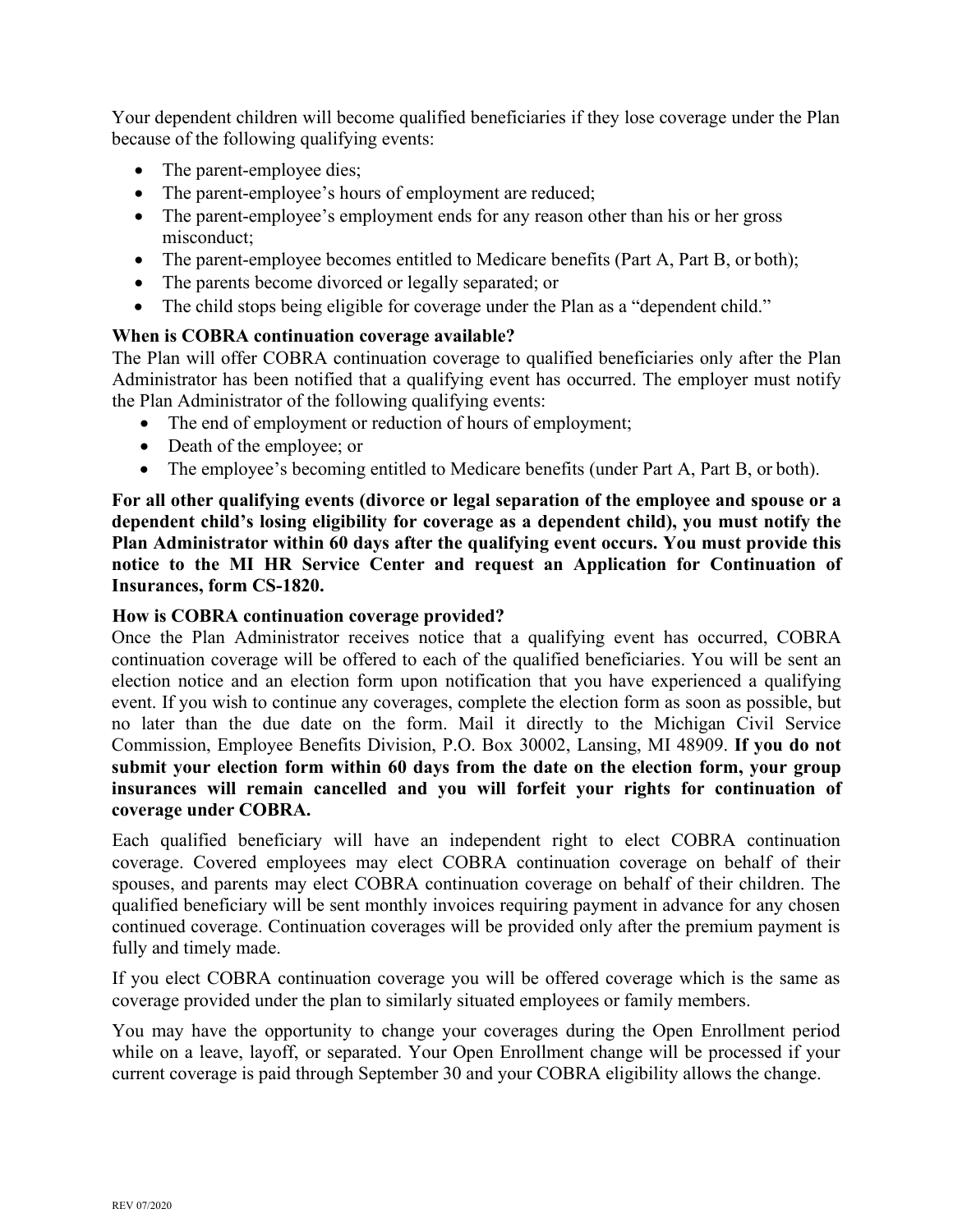COBRA continuation coverage is a temporary continuation of coverage that generally lasts for 18 months due to employment termination or reduction of hours of work. Certain qualifying events, or a second qualifying event during the initial period of coverage, may permit a beneficiary to receive a maximum of 36 months of coverage.

There are also ways in which this 18-month period of COBRA continuation coverage can be extended:

#### *Disability extension of 18-month period of COBRA continuation coverage*

If you or anyone in your family covered under the Plan is determined by the Social Security Administration (SSA) to be disabled and you notify the Plan Administrator in a timely fashion, you and your entire family may be entitled to get up to an additional 11 months of COBRA continuation coverage, for a maximum of 29 months. The disability would have to have started at some time before the 60th day of COBRA continuation coverage and must last at least until the end of the 18-month period of COBRA continuation coverage. To qualify for this extension, you must provide notification to the Employee Benefits Division (EBD) within 60 days after the SSA issues the determination of disability and before the close of the 18-month coverage period. If COBRA continuation coverage is extended because of a disability, you must send to the EBD any SSA determination that the person whose disability resulted in the extension is no longer disabled within 30 days of receipt from the SSA.

### *Second qualifying event extension of 18-month period of continuation coverage*

If your family experiences another qualifying event during the 18 months of COBRA continuation coverage, the spouse and dependent children in your family can get up to 18 additional months of COBRA continuation coverage, for a maximum of 36 months, if the Plan is properly notified about the second qualifying event. This extension may be available to the spouse and any dependent children getting COBRA continuation coverage if the employee or former employee dies; becomes entitled to Medicare benefits (under Part A, Part B, or both); gets divorced or legally separated; or if the dependent child stops being eligible under the Plan as a dependent child. This extension is only available if the second qualifying event would have caused the spouse or dependent child to lose coverage under the Plan had the first qualifying event not occurred.

#### **Are there other coverage options besides COBRA Continuation Coverage?**

Yes. Instead of enrolling in COBRA continuation coverage, there may be other coverage options for you and your family through the Health Insurance Marketplace, Medicare, Medicaid, Children's Health Insurance Program (CHIP) or other group health plan coverage options (such as a spouse's plan) through what is called a "special enrollment period." Some of these options may cost less than COBRA continuation coverage. You can learn more about many of these options at [www.healthcare.gov.](www.healthcare.gov)